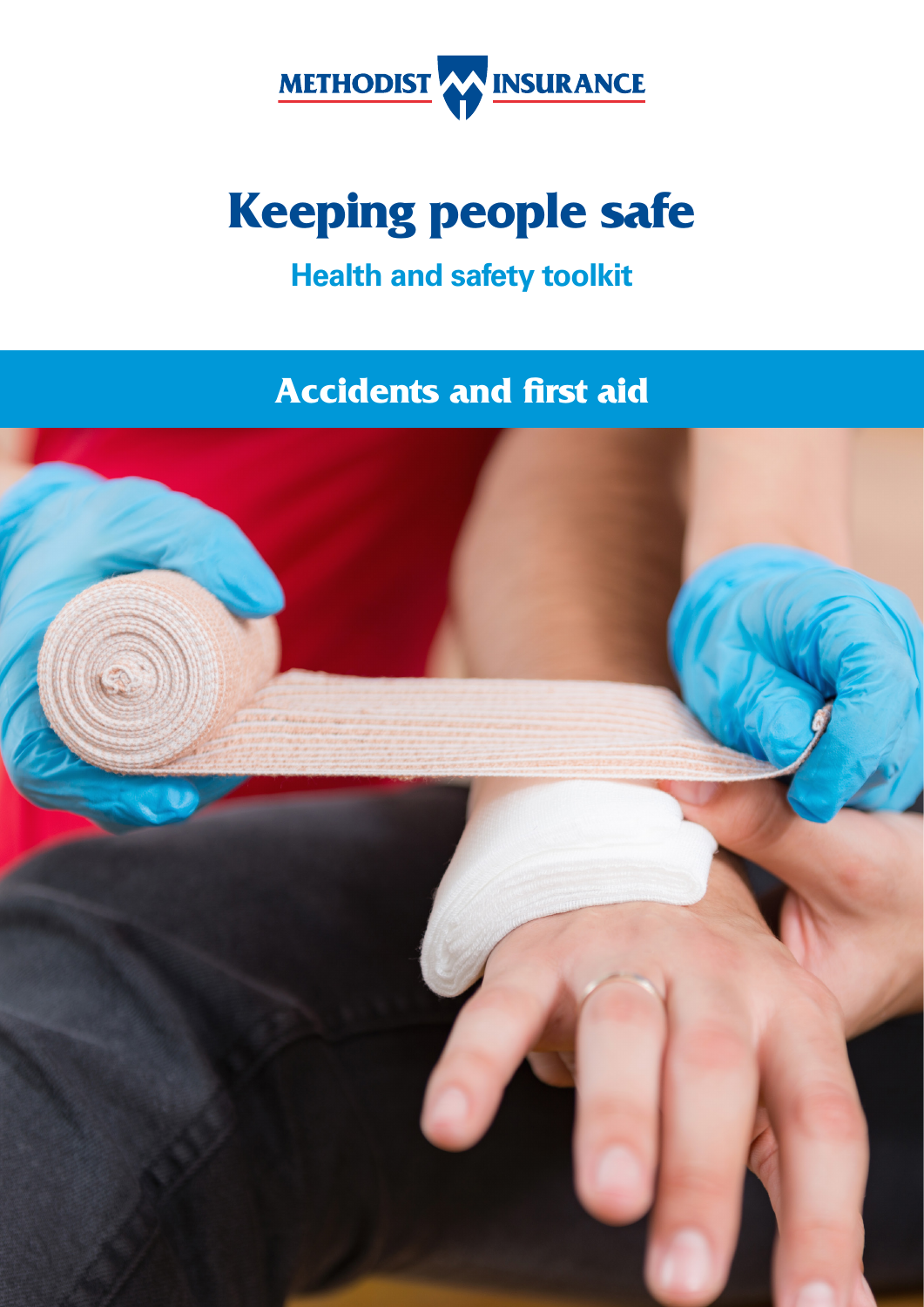# **Accidents and frst aid**

If someone is taken ill or is injured at your church or church hall, it is important that immediate assistance is provided to them. First aid can save lives and may prevent minor injuries becoming major ones.

In many cases, you will need to make suitable arrangements to administer frst aid; to preserve life or minimise the consequences of injury or illness until professional medical help can be obtained. It will also be needed to treat minor injuries, where these occur.

# **Legal requirements**

Generally, if someone is injured you may need to show that you have met your duty of care.

If you are an employer, you must also comply with the Health and Safety (First Aid) Regulations. Broadly, these require employers to:

- provide adequate and appropriate first aid equipment and facilities
- provide a suitable number of qualified first-aiders
- appoint a person to take charge where frst-aiders are temporarily absent or the provision of frst-aiders is not necessary (due to the nature of the activities; the number of employees; and location)
- inform employees (and volunteers in these circumstances) of the frst aid provisions made including the location of any equipment or facilities and the identity of the frst-aider(s) or appointed person(s).

Some accidents may need to be reported to the Enforcing Authority (e.g. the Health and Safety Executive (HSE)), with certain records being kept. This is required under the Reporting of Injuries, Diseases and Dangerous Occurrences Regulations (commonly known as RIDDOR). You will have to do this where:

- you are an **employer** to report any work-related deaths, and certain work-related injuries, cases of disease, and certain near misses involving your employees wherever they are working
- you are in **control of premises** to report any work-related deaths, certain injuries to members of the public and self-employed people on your premises, and dangerous occurrences that occur on your premises.

Further information on what you need to do in these circumstances is provided at: **[www.hse.gov.uk/](www.hse.gov.uk/riddor/index.htm) [riddor/index.htm](www.hse.gov.uk/riddor/index.htm)**.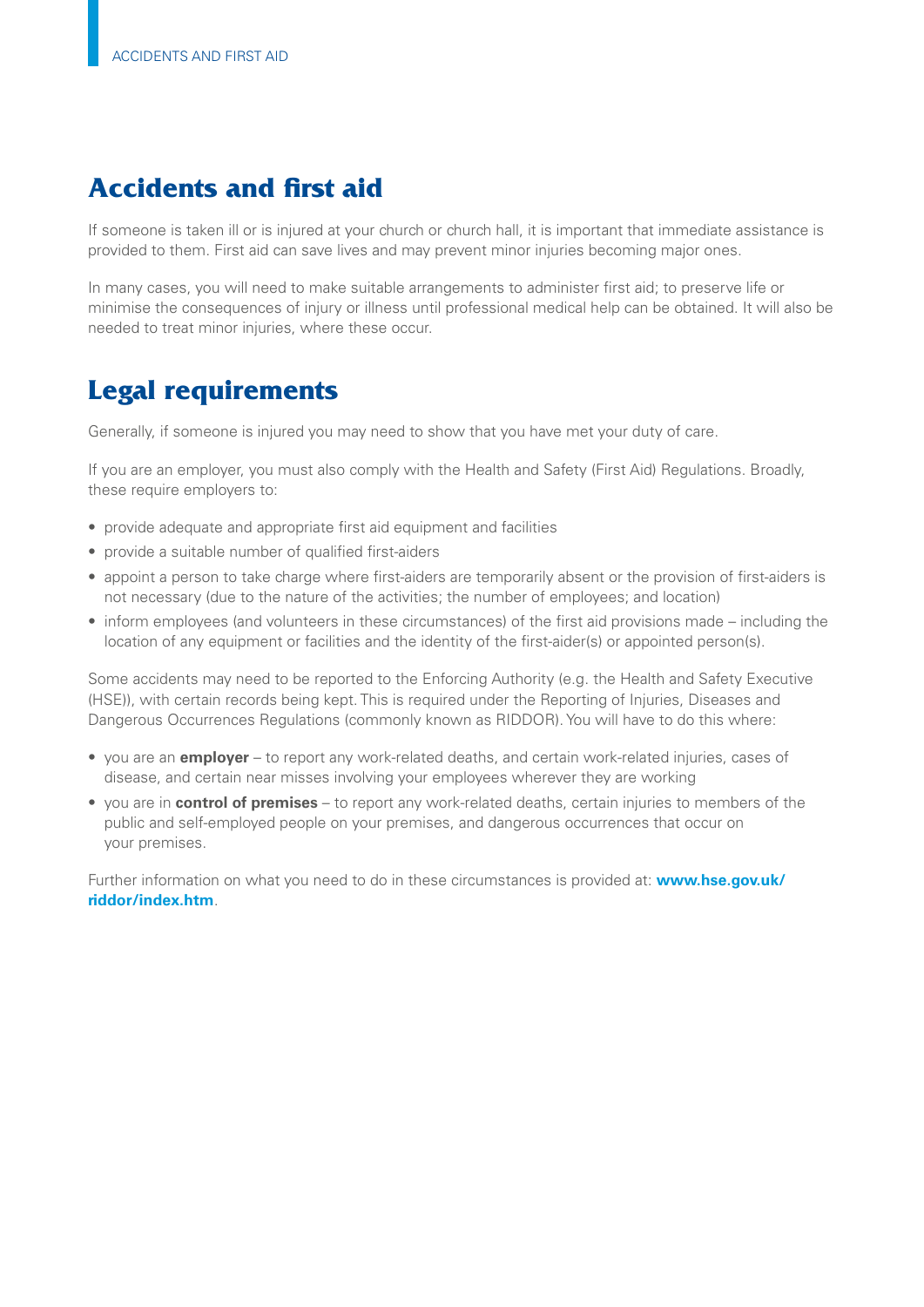# **Hazards to look out for\***

The frst aid arrangements you will need depend on the type of hazards people may come across in your church or church hall. These could include:

- machinery and equipment that could cause injury when in use
- chemicals or other dangerous substances used for cleaning, maintenance and gardening
- higher-risk activities such as using ladders or other access equipment
- large numbers of employees and volunteers (more than 25) or visitors
- employees who travel a lot, work remotely, alone or 'out-of-hours'
- the remoteness of your church or church hall from emergency services
- periods of absence which might mean that there may not be adequate first aid support
- fundraising activities, concerts, services or other community activities (e.g. night shelters).

# **Precautions you can take\***

Typical precautions include:

- appointing a person(s) to take charge of first aid arrangements
- providing a suitably stocked first aid box
- providing an adequate number of first aiders
- providing additional training for first aiders where there are special hazards
- checking that employees and others know the precise location of frst aid equipment and identities of nominated persons or first aiders
- informing the emergency services of specific hazards etc. in advance
- issuing personal first aid kits
- ensuring adequate first aid cover for annual leave or other absences (planned, unplanned or otherwise).

\* This list is not exhaustive

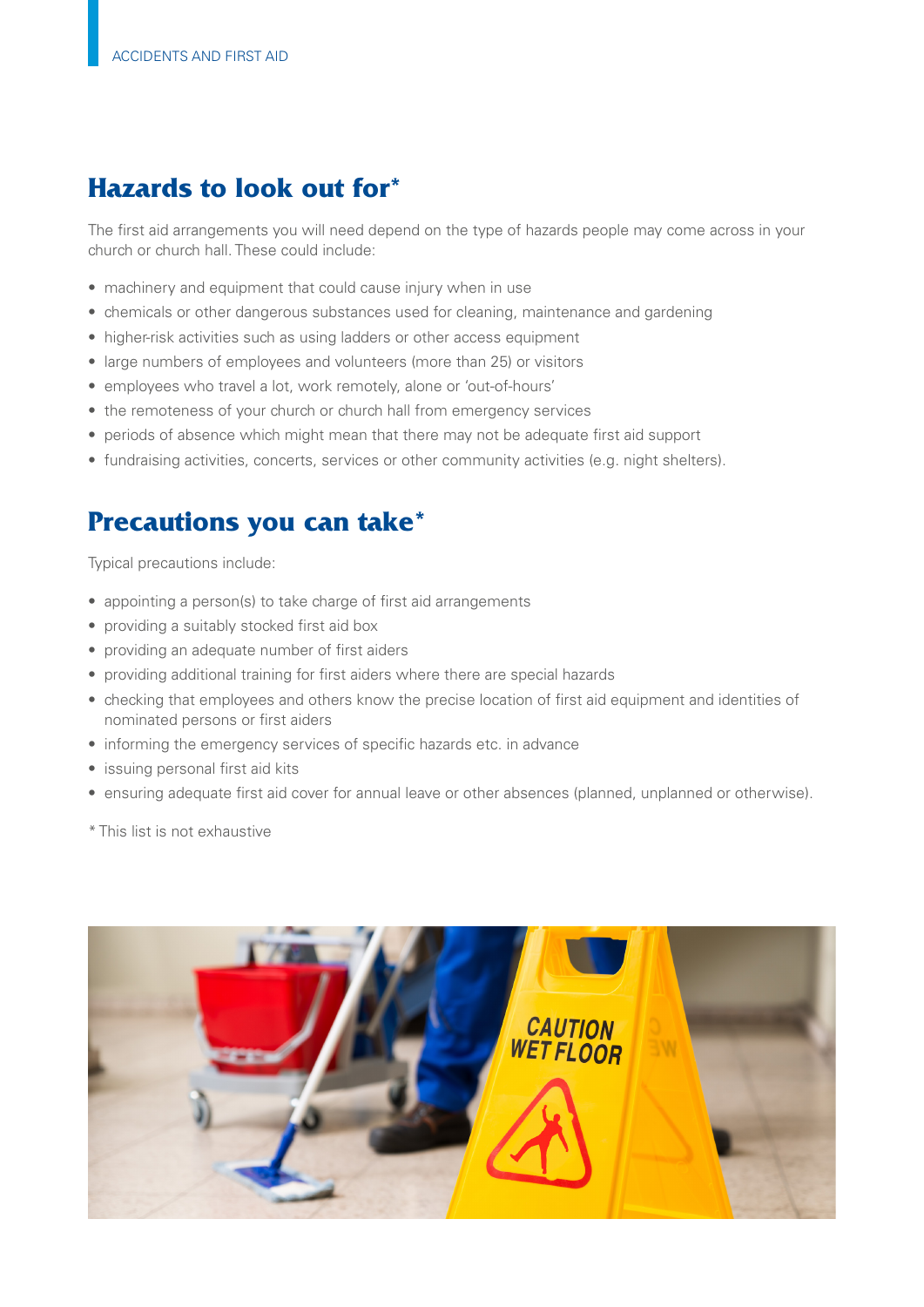# **Making a start**

| Action |                                                                                                                                                                                               | Guidance                                                                                                                                                                                                                                                                                                                                                                                          |
|--------|-----------------------------------------------------------------------------------------------------------------------------------------------------------------------------------------------|---------------------------------------------------------------------------------------------------------------------------------------------------------------------------------------------------------------------------------------------------------------------------------------------------------------------------------------------------------------------------------------------------|
| 1.     | <b>Check your first aid</b><br>arrangements and facilities are<br>adequate for your church and<br>its activities.<br><b>Identify any additional</b><br>precautions that might be<br>required. | If you are an employer, you will need to complete formal<br>risk assessments. These should help you identify hazards<br>or activities that may require you to provide different levels<br>of first aid provision. The hazard list on the previous page<br>might also help, but it is not exhaustive and there may<br>be other things to consider reflecting your own particular<br>circumstances. |
|        |                                                                                                                                                                                               | It is also useful to see if there have been any accidents before.<br>This may help you get an idea of the sort of hazards people<br>have come into contact with previously.                                                                                                                                                                                                                       |
|        |                                                                                                                                                                                               | If you are an employer, you will then need to complete a first<br>aid needs assessment. Useful information on how to do this<br>is provided at www.hse.gov.uk/firstaid/needs-assessment.<br>htm.                                                                                                                                                                                                  |
|        |                                                                                                                                                                                               | If your church or church hall is small with low-level hazards<br>(e.g. type found in offices and shops), you may only need to:                                                                                                                                                                                                                                                                    |
|        |                                                                                                                                                                                               | • appoint a person to take charge of first aid arrangements<br>• provide a suitably stocked first aid kit.                                                                                                                                                                                                                                                                                        |
|        |                                                                                                                                                                                               | For larger churches, those running certain events or having<br>other activities, you may need additional arrangements and<br>facilities - possibly including trained first-aiders.                                                                                                                                                                                                                |
|        |                                                                                                                                                                                               | The Health and Safety (First Aid) Regulations do not require<br>employers to make first aid provision for non-employees (such<br>as, the public). However, it is strongly recommended that they<br>are included in any assessment of first aid needs and that<br>provision is made for them.                                                                                                      |
| 2.     | <b>Implement any additional</b><br>precautions that might be<br>necessary.                                                                                                                    | General provisions include:                                                                                                                                                                                                                                                                                                                                                                       |
|        |                                                                                                                                                                                               | • A first aid box – properly sited, stocked and identifiable<br>(i.e. a white cross on a green background). There is no<br>mandatory list of items that need to be kept in it. This will<br>depend on your particular circumstances.                                                                                                                                                              |
|        |                                                                                                                                                                                               | A minimum stock of first aid items could include:                                                                                                                                                                                                                                                                                                                                                 |
|        |                                                                                                                                                                                               | - a leaflet giving general guidance on first aid (e.g. HSE's<br>leaflet 'Basic advice on first aid at work', INDG347(rev2)<br>see: www.hse.gov.uk/pubns/indg347.pdf                                                                                                                                                                                                                               |
|        |                                                                                                                                                                                               | - individually wrapped sterile plasters (assorted sizes)<br>- sterile eye pads                                                                                                                                                                                                                                                                                                                    |
|        |                                                                                                                                                                                               | Continued overleaf                                                                                                                                                                                                                                                                                                                                                                                |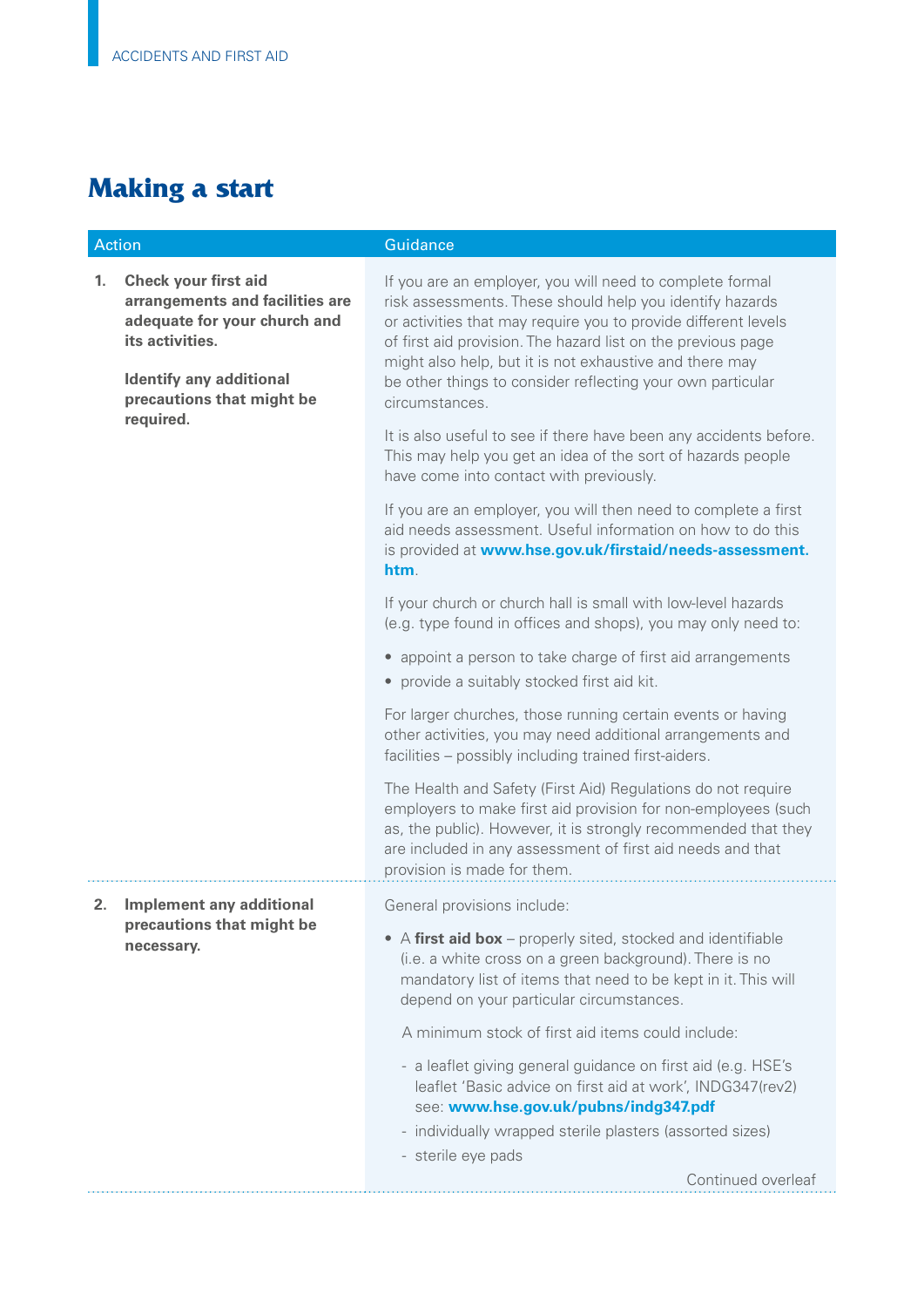|  | Action |
|--|--------|
|  |        |
|  |        |

#### **Guidance**

- individually wrapped triangular bandages, preferably sterile
- safety pins
- large, sterile, individually wrapped, unmedicated wound dressings
- medium-sized, sterile, individually wrapped, unmedicated wound dressings
- disposable gloves.

Depending on your circumstances, additional first aid equipment (e.g. a burns kit for the kitchen) may be appropriate. Tablets and medication should not be kept in the box.

Boxes should be checked periodically and re-stocked if necessary.

 • An **appointed person** – this is a minimum requirement for most employers, even in a small, low-hazard churches where first-aiders are not considered necessary. Those fulfilling the role need no first aid training, but they should not attempt to provide this unless they have been properly trained.

Their role is to:

- look after any first aid equipment and facilities
- call the emergency services when required
- provide emergency cover where a first-aiders is absent due to unforeseen circumstances.

You don't need to make this appointment if you have an adequate number of appropriately trained first-aiders.

• An adequate number of **first-aiders** – this will be determined by your needs assessment. Usually, a firstaiders is someone who has been properly trained in first aid at work (FAW) or emergency frst aid at work (EFAW). However, other first aid training may be appropriate to your particular circumstances.

Further guidance for employers on how to decide on the right number of first-aiders to provide is detailed in the HSE publication 'First aid at work, Your questions answered', INDG214(rev2) available at **[www.hse.gov.uk/pubns/](www.hse.gov.uk/pubns/indg214.pdf)  [indg214.pdf](www.hse.gov.uk/pubns/indg214.pdf)**.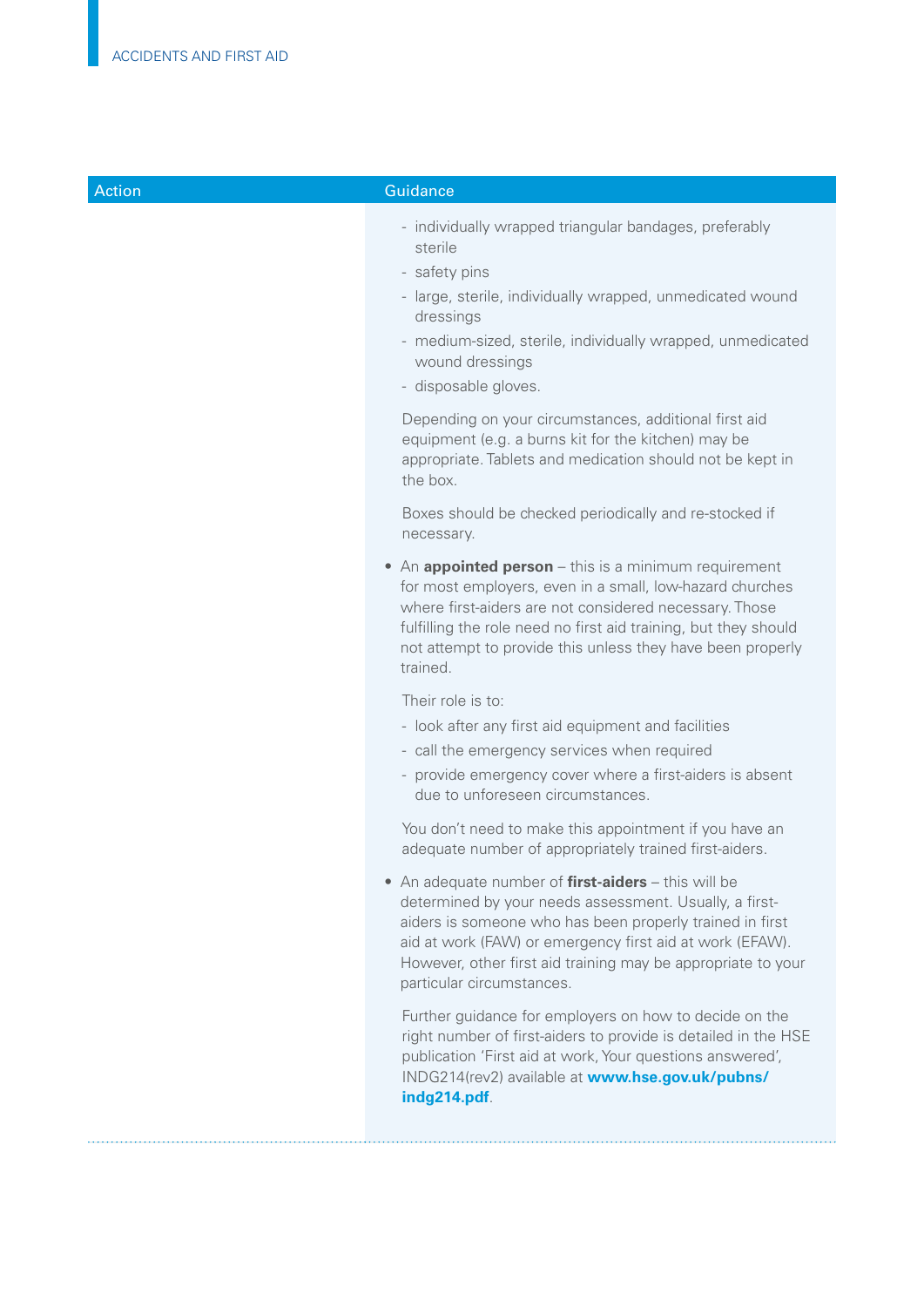| <b>Action</b> |                                                                                                                                                                                            | Guidance                                                                                                                                                                                                                                                                                                                                                                                                                                                                                                                  |
|---------------|--------------------------------------------------------------------------------------------------------------------------------------------------------------------------------------------|---------------------------------------------------------------------------------------------------------------------------------------------------------------------------------------------------------------------------------------------------------------------------------------------------------------------------------------------------------------------------------------------------------------------------------------------------------------------------------------------------------------------------|
| 3.            | <b>Ensure that employees and</b><br>volunteers know what to do in<br>the event of an accident.<br><b>Make a note of any information</b><br>or training that is provided to<br>individuals. | If you are an employer, you must tell your employees (and<br>volunteers in these circumstances) about the first aid<br>arrangements you have made. This will include the location<br>of equipment, facilities and personnel who will provide<br>assistance.<br>One simple way of doing this is to display first aid notices.<br>Another way is to provide this information for new staff and<br>volunteers when they start. Whatever method is chosen, the<br>information needs to be clear and easily understood by all. |
|               |                                                                                                                                                                                            | If you provide first-aiders, they will need to be trained by a<br>competent training provider and hold a valid certificate to a<br>recognised standard. These are usually valid for three years,<br>but it is strongly recommended that first-aiders undertake<br>annual refresher training during any three-year FAW/EFAW<br>certification period. This will help them maintain their basic<br>skills and keep up-to-date with any changes to first aid<br>procedures.                                                   |
| 4.            | <b>Record details of any accidents</b><br>that do occur and any first aid<br>assistance provided.                                                                                          | It is sensible to make a note of any incident where first-aiders<br>attend. This should include:                                                                                                                                                                                                                                                                                                                                                                                                                          |
|               |                                                                                                                                                                                            | • date, time, place and circumstances of the accident                                                                                                                                                                                                                                                                                                                                                                                                                                                                     |
|               |                                                                                                                                                                                            | name and job of the injured or ill person<br>$\bullet$                                                                                                                                                                                                                                                                                                                                                                                                                                                                    |
|               |                                                                                                                                                                                            | • details of the injury/illness and first aid treatment given                                                                                                                                                                                                                                                                                                                                                                                                                                                             |
|               |                                                                                                                                                                                            | • what happened to the person immediately afterwards (e.g.<br>went home, went to hospital)                                                                                                                                                                                                                                                                                                                                                                                                                                |
|               |                                                                                                                                                                                            | • name and signature of the first-aider or person dealing with<br>the accident.                                                                                                                                                                                                                                                                                                                                                                                                                                           |
|               |                                                                                                                                                                                            | Any first aid records will need to be kept in accordance with<br>any data protection requirements.                                                                                                                                                                                                                                                                                                                                                                                                                        |
|               |                                                                                                                                                                                            | These records are not the same as the statutory accident<br>book, although the two might be combined. You will need<br>an accident book if you have more than 10 employees under<br>social security law, see www.hse.gov.uk/pubns/books/<br>accident-book.htm.                                                                                                                                                                                                                                                            |
|               |                                                                                                                                                                                            | Continued overleaf                                                                                                                                                                                                                                                                                                                                                                                                                                                                                                        |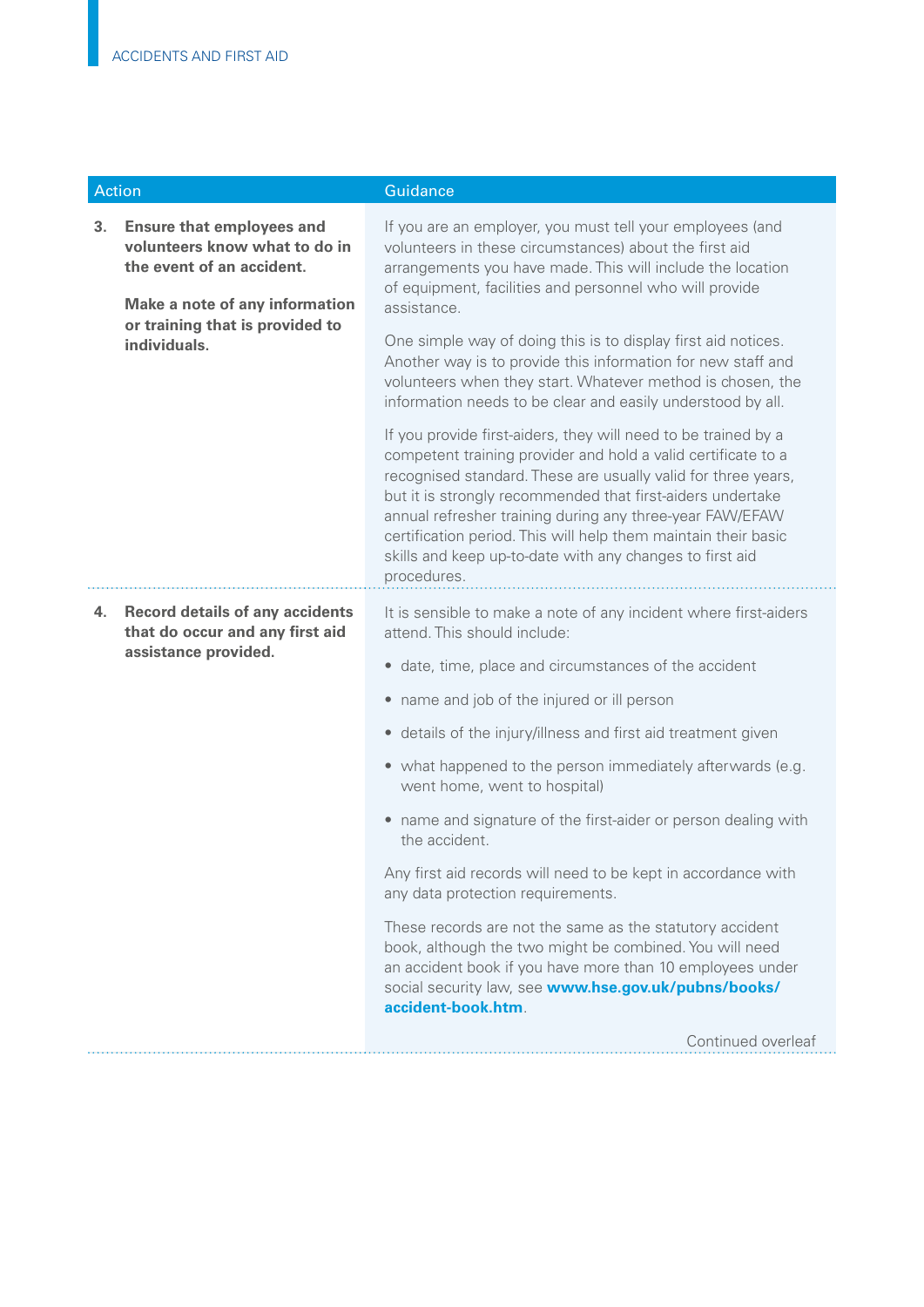| <b>Action</b>                                                                                                                                  | Guidance                                                                                                                                                                                                                                                                                                                                                                                                       |
|------------------------------------------------------------------------------------------------------------------------------------------------|----------------------------------------------------------------------------------------------------------------------------------------------------------------------------------------------------------------------------------------------------------------------------------------------------------------------------------------------------------------------------------------------------------------|
|                                                                                                                                                | Where you have reported injuries, ill health or a dangerous<br>occurrence to the Enforcing Authority under RIDDOR, you<br>must keep suitable records. This could include a copy of the<br>online reporting form that will be automatically emailed to you<br>when you make a notification.                                                                                                                     |
|                                                                                                                                                | For more serious accidents, you may want to investigate<br>what happened in more detail. Try to do this as soon as<br>possible as the information you collect may be useful in the<br>defence of a claim. This could include witness statements<br>(which are signed and dated); photographs; sketches and<br>drawings (showing any measurements where applicable); risk<br>assessments; training records etc. |
|                                                                                                                                                | Please do not wait for a claim to be made. If you are aware<br>of an incident which has resulted in personal injury for which<br>you may be responsible, please tell us about it as soon as<br>possible.                                                                                                                                                                                                       |
| <b>Document your arrangements</b><br>5.<br>and responsibilities for first aid<br>and review these where you<br>suspect that they are no longer | If you have prepared a health and safety policy, record these<br>as part of it.<br>You can use our Church Health and Safety Policy template if                                                                                                                                                                                                                                                                 |
| valid.                                                                                                                                         | you haven't done this and need one to comply with health and<br>safety law.                                                                                                                                                                                                                                                                                                                                    |